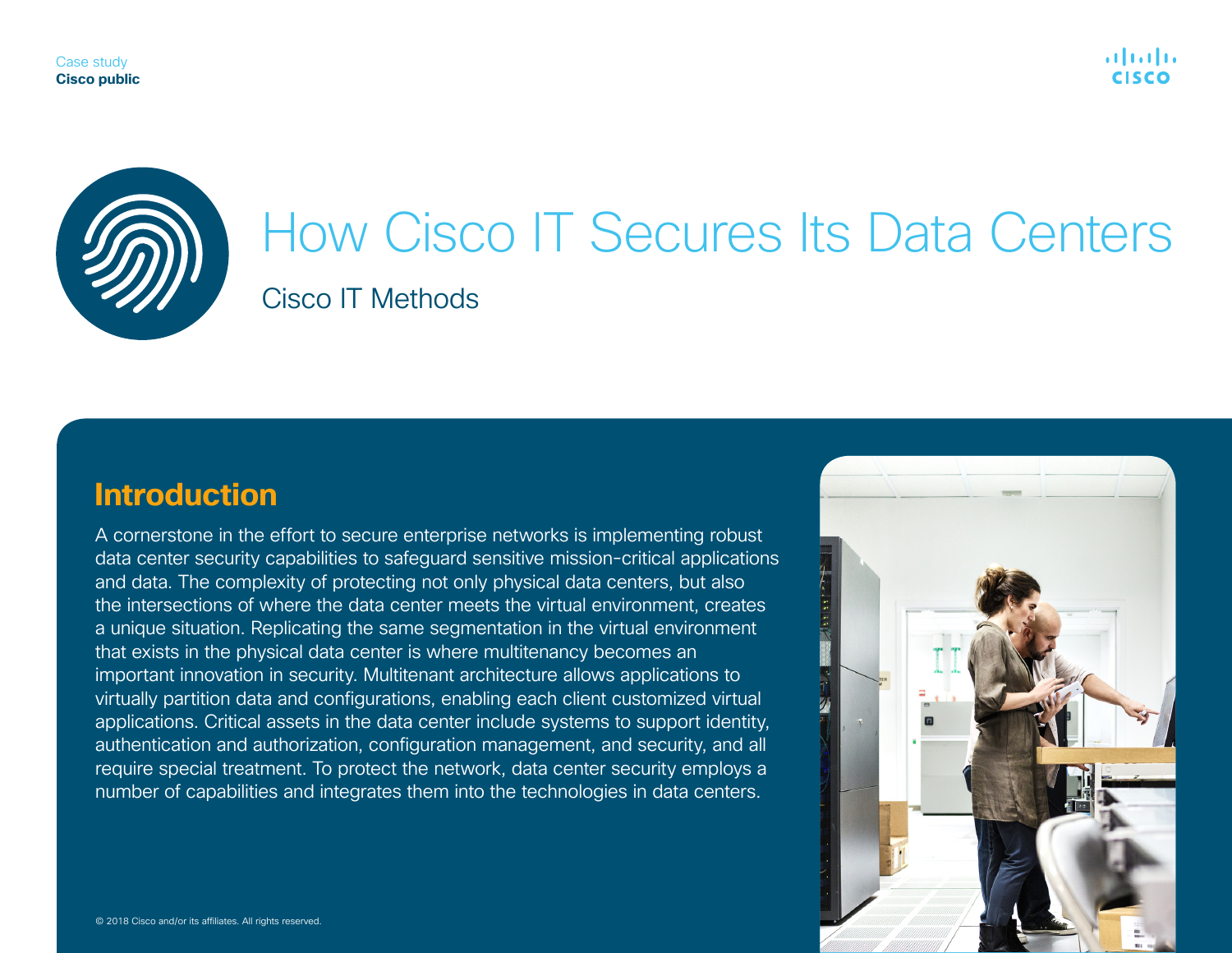#### Case study **Cisco public**

## Deployment: security layers in the data center space

Data center security is based on a foundation, a series of processes that are designed as layers, to protect critical assets such as customer data and intellectual property. "Cisco is entrusted with a lot of customer data, and so we take a data-centric approach to security. We focus on the systems containing customer data because they are key to maintaining customer trust," says Scott Stanton, InfoSec architect at Cisco. The foundation of data center security entails five security capabilities: prevent and mitigate, measure, remediate, detect, and contain. We implement controls to prevent or mitigate known risks; measure security vulnerabilities in the environment; remediate and fix all known issues; detect when an event occurs on the networks, servers, or applications; and lastly, contain compromised systems to prevent further movement from the affected systems (see Figure 1).

Figure 1. Data center security foundation overview



"We have a secure system configuration, secure administration processes, layered zoning and network security policy enforcement, firewalling, intrusion detection system [IDS] or intrusion prevention system [IPS] -type monitoring and blocking, the ability to update the environment, and application security controls and secure software development to protect the data itself," says Stanton. "Failure or compromise at lower level controls will generally undermine the higher level controls." Each of these five capabilities is applied to the technology in the data center, including applications on the systems, operating systems running on the hardware, virtualization technologies such as VMware or OpenStack, storage systems, and the network. Application security controls, containment, prevention, and monitoring capabilities are integral to securing that data.

Capturing and examining vital network traffic allows for swift action. To look closely at the network and run anomaly-based detection, Cisco® InfoSec focuses on two areas: the packets on the network itself and captured NetFlow data from the networkplatforms. Information drawn from these sources is fed through remote switch port analyzer (RSPAN) or NetFlow feeds to security devices next to the network equipment receiving a host of information about the quality of that data. Cisco IPS technology from the Cisco acquisition of SourceFire searches for botnets, viruses, and evidence of compromised hosts in the data center, while monitoring is physically performed at the core data center gateway layer. Although a number of technologies are used at that layer, the main component is the Cisco Catalyst® 6500 Series Switch for loadbalancing functionality.

From a network perspective, Cisco operates mainly in the prevent and mitigate, detect, and contain areas, with firewalls being one of the primary controls. Ben Kelly, a member of the technical staff, says, "In the data center network security space, we build containers, and we put applications or tiers of applications into those containers. Typically, these are subnetbased boundaries, with access control lists , or ACLs, and firewalls to secure traffic. We host this on the Cisco Nexus platform." Cisco has many firewalls, including a corporate firewalls and dedicated firewalls that are data center– to–data center specific. Where the internal and demilitarized zone (DMZ) data center networks cross over, traffic enters a security control chokepoint, a dedicated firewall.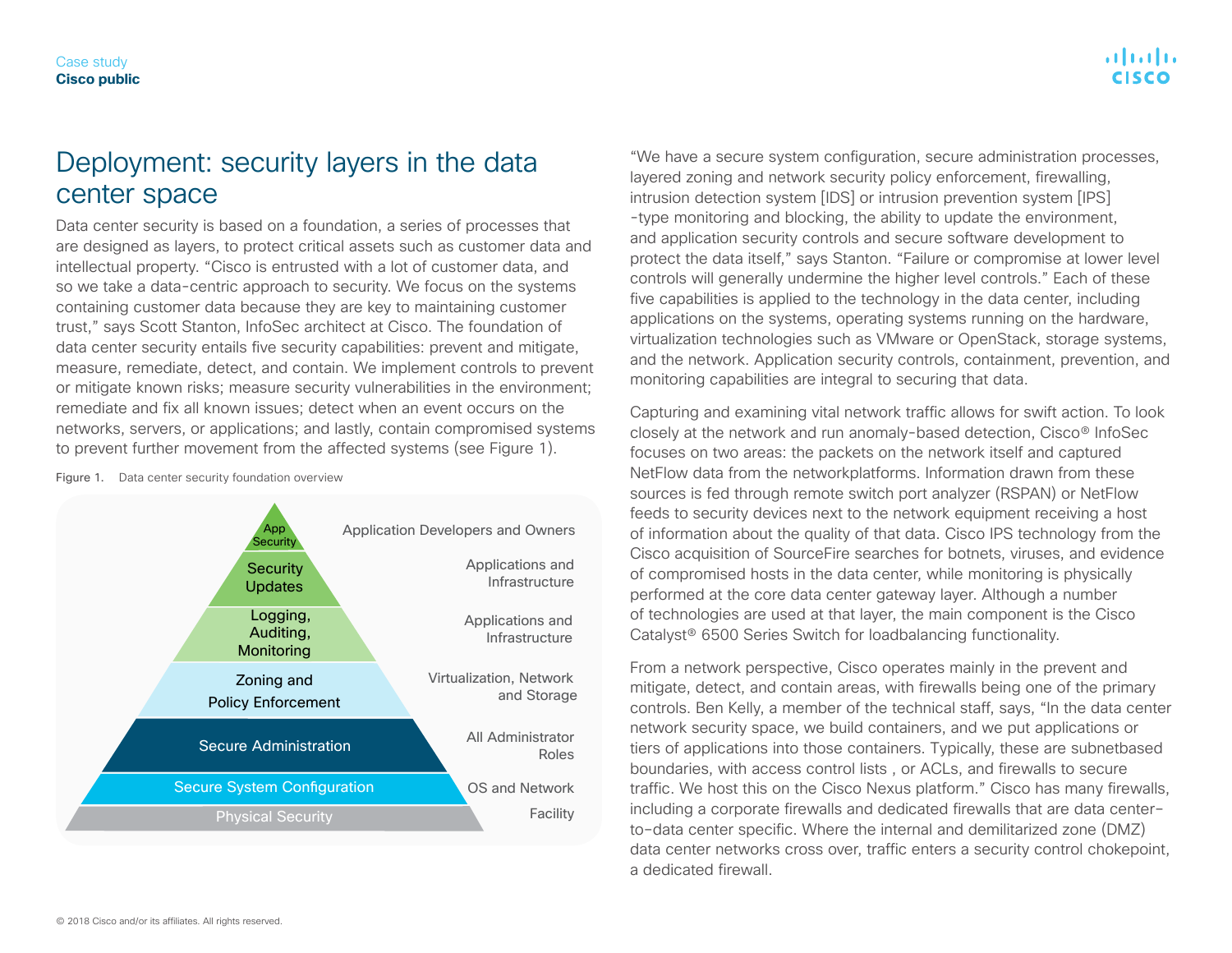The data center is based on the Cisco Nexus® platform running a threelayer access, distribution, and core network model. Cisco Nexus Switches are used at the access layer. At the distribution layer, Cisco Nexus functions as a boundary between Layers 2 and 3. From a network perspective, the distribution layer is also referred to as a pod. Cisco Nexus s distribution switches and anything below the distribution, including the access layer, servers, and storage connected to that layer, make up the pods. Above the pods sits a high-speed, highly resilient core based on Cisco Nexus switches0. Compute is based on layered Cisco Unified Computing System™ (Cisco UCS®) servers. The Cisco UCS FabricExtender connects service from the Cisco UCS domain uplink directly to the Cisco Nexus distribution layer (see Figure 2).

"That's the traditional network," says Kelly. "However, with technologies like FabricPath and Cisco Application Centric Infrastructure , or Cisco ACI, solution, we're seeing a trend to what is broadly referred to as 'data center fabrics.' " From a network architecture topology, networks are flattening out, and rather than having access, distribution, and core layers, networks have only two layers: a leaf that connects to endpoints and a spine that interconnects all leafs. This particular topology scales out horizontally rather than vertically, matching the trend in data center traffic patterns.

"Historically, we saw more traffic north to south, which means from a server to access, distribution, and core and out of the data center. What we see now is a lot more east-to-west traffic, or server to server in the data center." Network fabrics are highly resilient, have high throughput and low latency, and have consistent latency between any two endpoints in the data center.





### Segmenting the data center network

At a high level, data center network and compute pods are segmented into production, non production, and DMZ environments, which enable the subdivision of internal zones to isolate a sensitive system without rezoning. The Cisco network is divided into two main security zones: systems that are Internet facing, which are labeled DMZ, and systems that are internal and not directly reachable from the Internet. Internal networks have an additional type of secure network known as a protected network, which has ACLs to enforce security policy. These protected networks are used for sensitive hosts and also serve as a buffer between DMZ and internal networks. The Cisco data center has thousands of ACL rules on the Cisco Nexus platform to protect interfaces between different application components.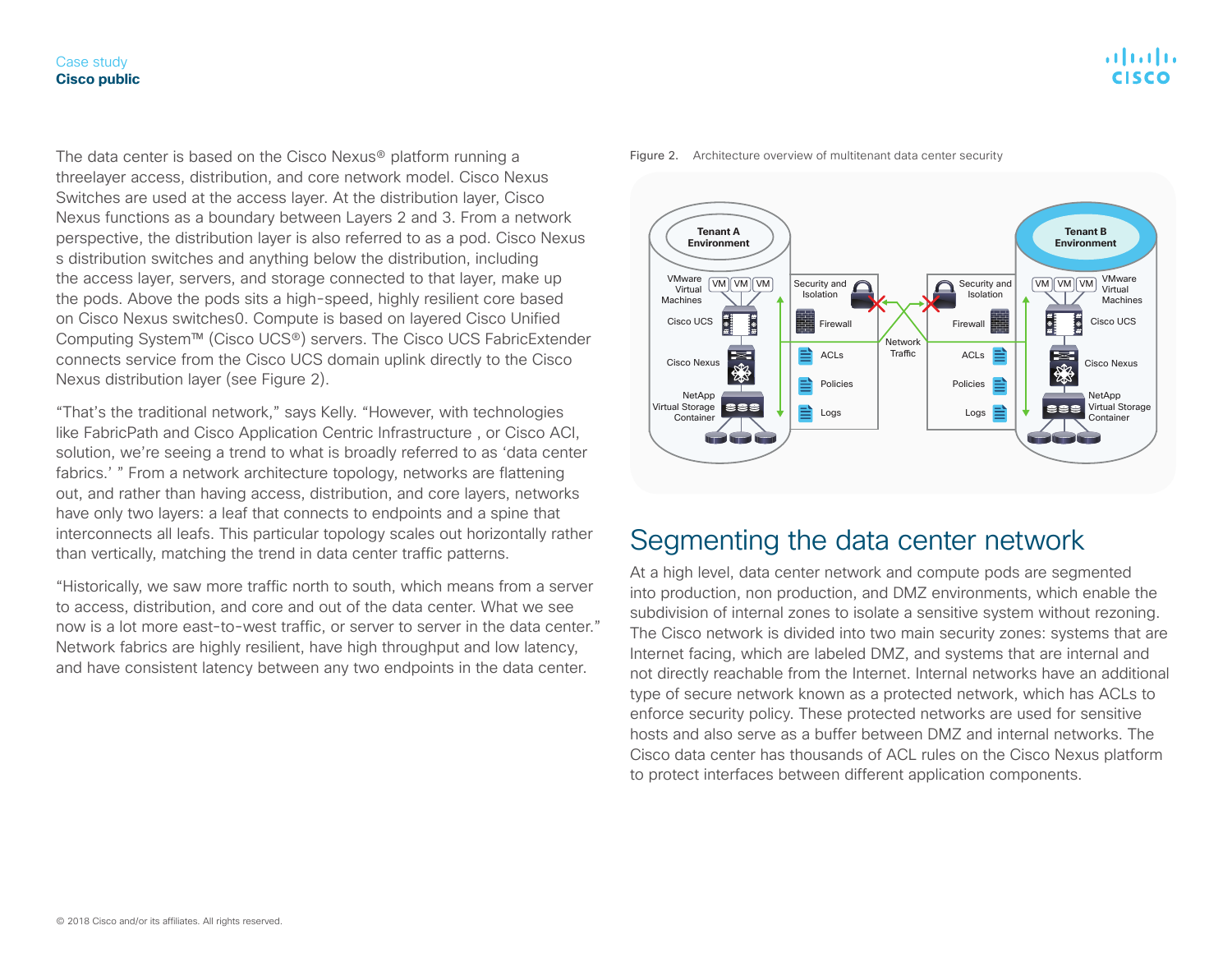In recent years, the trend toward network optimization, flexibility, and agility has inspired the use of virtual route forwarding (VRF). VRF is the segmentation of the network at Layer 3, but allows a shared network infrastructure. Essentially, pods can be DMZ and internal but still maintain the logical separation needed between the two networks.

"We've seen that trend continue into the future, where we have the fabricbased solutions such as Cisco ACI™ as well as Dynamic Fabric Automation, or DFA," says Stanton. This scalable, high-performance, automated infrastructure is an important feature of cloud computing.

Data centers supporting multitenancy need to have the ability to separate servers, network, and storage services between different business units or customers. The predominant way to do this is through virtualization rather than physical separation. In addition to providing a transparent, virtual environment, having logical controls over each infrastructure component enforces segmentation between tenants and provides access control, provisioning, monitoring, and resource consumption measurement.

# Cisco Application Centric Infrastructure policy and security in the data center

Cisco ACI transforms the way that network management and security policy are done in the data center. In the current policy model of VLAN or subnetbased containers, using VRFs to perform logical separation between raw types of compute workload is cumbersome. ACLs are distributed throughout the data center and require a great deal of manual labor to locate and modify. This model affects Operating Expenses (OpEx) and agility. An applicationcentric view of the network means that the underlying configuration of the network will always be based on the application's network profile, and detailed knowledge about network technology, topology, and configuration is not required to understand the network dependencies. Cisco ACI provides a common operational model shared by all teams in defining application requirements.Drawing on predefined application requirements and policy profiles, Cisco ACI automates the provisioning of the network, network application services, security policies, and workload placement. Cisco ACI enables the Cisco security organization to more easily manage security policy and controls in the data center network.

A significant benefit of Cisco ACI is that it uses a policy-based model that defines applications in terms of relationships. For example, if an application has a web server, an application server, and a database server, these are defined as policy objects that can be shared with other applications. The applications engineer can create mappings between those systems in the Cisco Application Policy Infrastructure Controller (APIC), which then creates the underlying network to enable those relationships. Although it defines the network, subnet, and VLANs, these topology concepts are not used to enforce policy. Policy enforcement is separate, allowing the Cisco ACI fabric to forward traffic efficiently while controlling which systems can communicate at a very granular level. Cisco ACI follows a "whitelist" model and has security included by default, tying directly into InfoSec's prevent and mitigate capabilities and preventing unnecessary access. The fabric blocks traffic between two systems unless specifically configured to permit that traffic. In the Cisco ACI environment, security policy is based on fabric endpoints (that is ports or VXLANs) and is decoupled from IP addressing. As a result, endpoint mobility has a minimal effect on security policy enforcement. Security management is simplified, and risks are mitigated through automated, centralized compliance and auditing.

# Cisco ACI and multitenancy in the data center

Tenant segregation, resource isolation, and identity-based resource entitlements are three pillars of cloud multitenancy. Multitenant environments must keep tenants isolated and segregated from each other to make sure of security between them. Shared resources in a multitenant environment must also be provisioned based on entitlements or subscription, and resource guarantees must be enforced such that high consumption or utilization does not adversely affect other tenants.

From a compute virtualization perspective, multitenant constructs must be enforced in the compute hypervisor. Provisioning of virtual CPUs and RAM must guarantee proper entitlements and isolation as well as administrative segregation. At the network and storage level, logical segmentation is the primary means of performing tenant segregation and resource isolation. In that environment, processes, automation, and orchestration make sure of resource entitlements and align the network and storage with the compute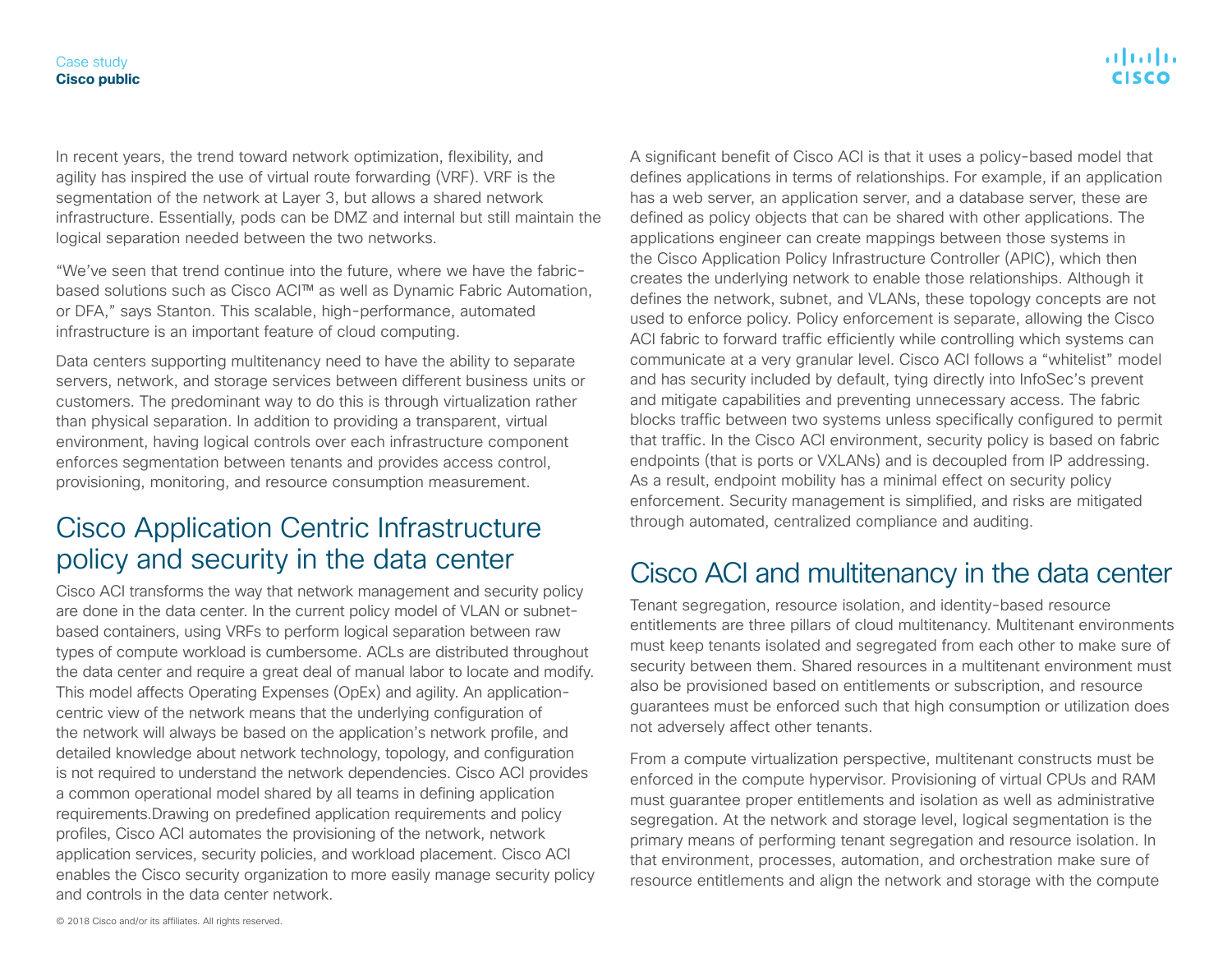and virtualization platforms. When performing network-based tenant segregation, Cisco IT previously used the Virtual Security Gateway (VSG) platform, which integrates with the Cisco Nexus 1000V Virtual Switch. Because VSG performs security policy enforcement at the virtual switch port (Layer 2), it allows for the allocation of a large IP subnet across multiple tenants, resulting in a very efficient and highly elastic use of IP address space. In this single subnet, the different tenants cannot access each other unless VSG security policy allows them to do so.

Cisco ACI natively translates tenancy constructs to underlying network constructs, such as VRFs, to perform logical separation at the network level. The Cisco ACI policy model supports each tenant, and tenant configuration occurs in the APIC interface. Cisco ACI natively supports multitenancy with its own constructs in the policy model. Cisco ACI policy objects can have different levels of scope (application, tenant, or global) and multiple levels of tenant granularity (endpoint group, application network profile, bridge domain, and VRF) at the network level. IT teams and business units can spin up a multitenant compute environment and be online with their application in less than an hour, which is a huge time improvement over traditional IT provisioning processes.

Multitenancy also requires integrated identity. IT needs to know who has access to a particular environment. Entitlement and privilege management allow specific users to manage their resources in the multitenant environment and to be billed only for the resources that they consume.

### **Management, service, and support**

Currently, data center network security has two major management categories. The first centers on the firewalls and the Cisco Nexus ACLs. The second focuses on the management of the IPS/IDS monitoring and incident response capabilities. Configurations and devices for firewalls and ACLs are managed by the Cisco network team under Global Infrastructure Services (GIS). GIS governs and manages changes to the firewalls and ACLs. After a ticket is opened with GIS, several iterations between InfoSec and GIS occur before the network team implements requested changes. For example, if an employee requires a specific server to communicate with another server on a certain port, InfoSec investigates whether it is a valid request before routing the request to GIS for implementation.

Management and monitoring of the IPS/IDS are the responsibility of the Cisco Computer Security Incident Response Team (CSIRT). CSIRT operates the sensors that generate data around network traffic and devices. When an anomaly arises, it is flagged as an event related to that packet or session and sent to a Tier 1 analyst for review. If the analyst finds something about the event worth further investigation, Tier 1 escalates the alert to an investigator for deeper analysis and response. If an investigator is unable to track down the offending system's owner, a tool in the network can "black hole" the offending system until long-term actions can be taken.

"For example, if an infected system on our network tries to spread to other systems in the network, we have the ability in our core network through a process called Real-Time Blacklist, or RBL, to black hole at the network level," says Stanton. "The offending packets will never reach their destination."

CSIRT may take a host off the network without knowing where it is plugged into the network and essentially remove the host's Internet connectivity. Depending on how close the host is to the network core, one of these black hole routers can take them off the Cisco internal network as well. After a host is added to the RBL or the black hole, packets from that host go into the black hole and do not come out.

### **Processes and management**

Described earlier are the two main types of network-centric management of the controls. Much of our application and data security relies on the top of the pyramid (see Figure 1), and these focus on process. From a software perspective, InfoSec has security requirements for applications in our environment. In addition, Web Application Firewalls (WAFs) protect web applications from malicious requests, typically on a web server. Much like a network intrusion detection system watches for unusual network activity, a WAF analyzes web traffic in front of a specific web server or set of web servers for unusual web requests such as cross-site scripting, SQL injection, parameter tampering, brute forcing, logic evasion, and other classes of web application attacks. WAF provides a monitoring and prevention capability at the application security layer.Process and governance around testing web applications for security vulnerabilities are managed by InfoSec web application security programs. These programs include Basic Application Vulnerability Assessment (BAVA) and Deep Application Vulnerability